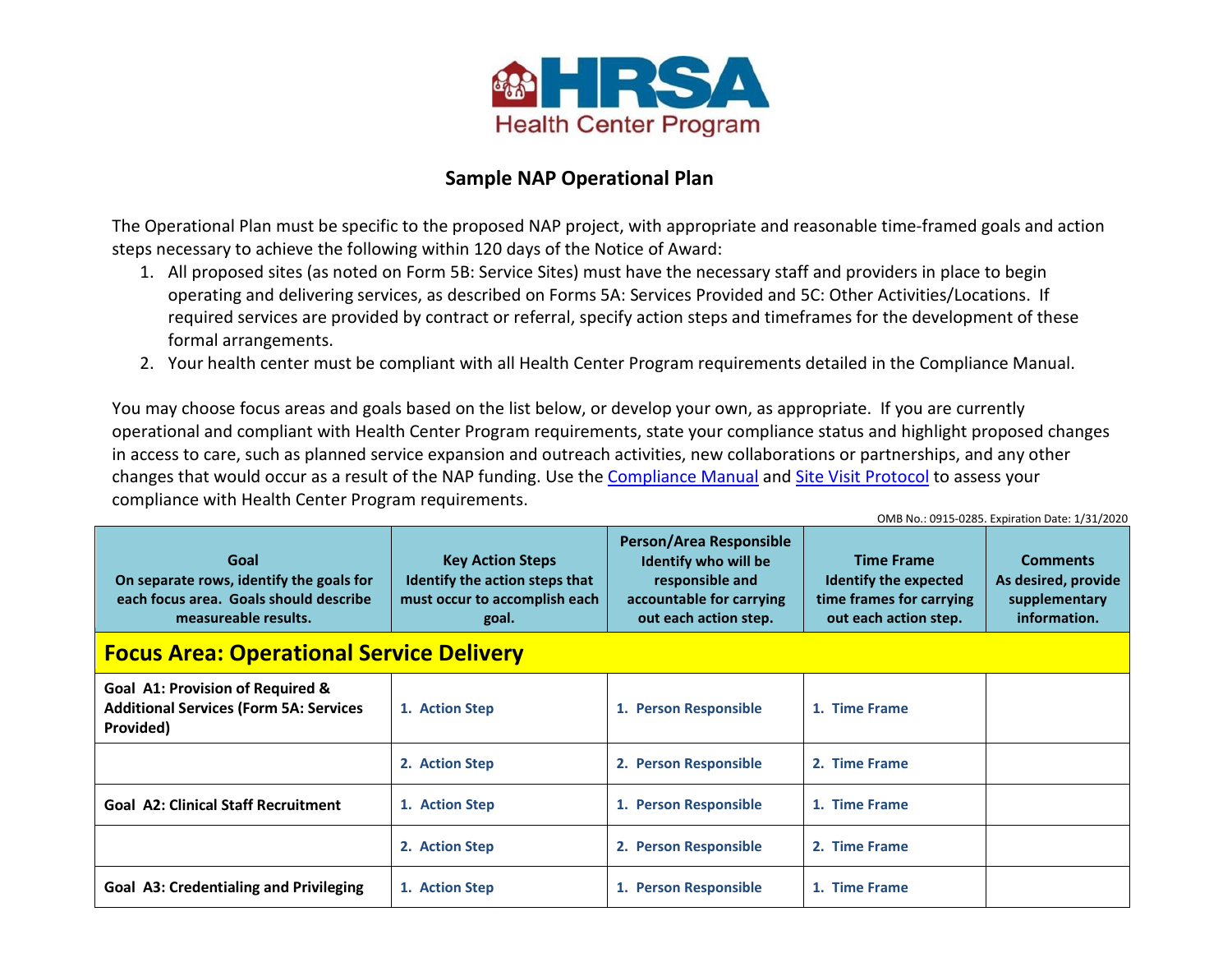

| Goal<br>On separate rows, identify the goals for<br>each focus area. Goals should describe<br>measureable results. | <b>Key Action Steps</b><br>Identify the action steps that<br>must occur to accomplish each<br>goal. | Person/Area Responsible<br>Identify who will be<br>responsible and<br>accountable for carrying<br>out each action step. | <b>Time Frame</b><br><b>Identify the expected</b><br>time frames for carrying<br>out each action step. | <b>Comments</b><br>As desired, provide<br>supplementary<br>information. |
|--------------------------------------------------------------------------------------------------------------------|-----------------------------------------------------------------------------------------------------|-------------------------------------------------------------------------------------------------------------------------|--------------------------------------------------------------------------------------------------------|-------------------------------------------------------------------------|
|                                                                                                                    | 2. Action Step                                                                                      | 2. Person Responsible                                                                                                   | 2. Time Frame                                                                                          |                                                                         |
| Goal A4: Professional Coverage for After<br><b>Hours Care</b>                                                      | 1. Action Step                                                                                      | 1. Person Responsible                                                                                                   | 1. Time Frame                                                                                          |                                                                         |
|                                                                                                                    | 2. Action Step                                                                                      | 2. Person Responsible                                                                                                   | 2. Time Frame                                                                                          |                                                                         |
| <b>Goal A5: Admitting Privileges</b>                                                                               | 1. Action Step                                                                                      | 1. Person Responsible                                                                                                   | 1. Time Frame                                                                                          |                                                                         |
|                                                                                                                    | 2. Action Step                                                                                      | 2. Person Responsible                                                                                                   | 2. Time Frame                                                                                          |                                                                         |
| Goal A6: Physical Site Capacity (e.g.,<br>Lease, Minor A/R, Equipment Purchases,<br><b>Hours of Operation)</b>     | 1. Action Step                                                                                      | 1. Person Responsible                                                                                                   | 1. Time Frame                                                                                          |                                                                         |
|                                                                                                                    | 2. Action Step                                                                                      | 2. Person Responsible                                                                                                   | 2. Time Frame                                                                                          |                                                                         |

## **Focus Area: Functioning Key Management Staff/Systems/Arrangements**

| <b>Goal B1: Management and Supporting</b><br><b>Staff Recruitment</b> | 1. Action Step | 1. Person Responsible | 1. Time Frame |
|-----------------------------------------------------------------------|----------------|-----------------------|---------------|
|                                                                       | 2. Action Step | 2. Person Responsible | 2. Time Frame |
| Goal B2: Documented<br><b>Contractual/Affiliation Agreements</b>      | 1. Action Step | 1. Person Responsible | 1. Time Frame |
|                                                                       | 2. Action Step | 2. Person Responsible | 2. Time Frame |
| <b>Goal B3: Data Reporting System</b>                                 | 1. Action Step | 1. Person Responsible | 1. Time Frame |
|                                                                       | 2. Action Step | 2. Person Responsible | 2. Time Frame |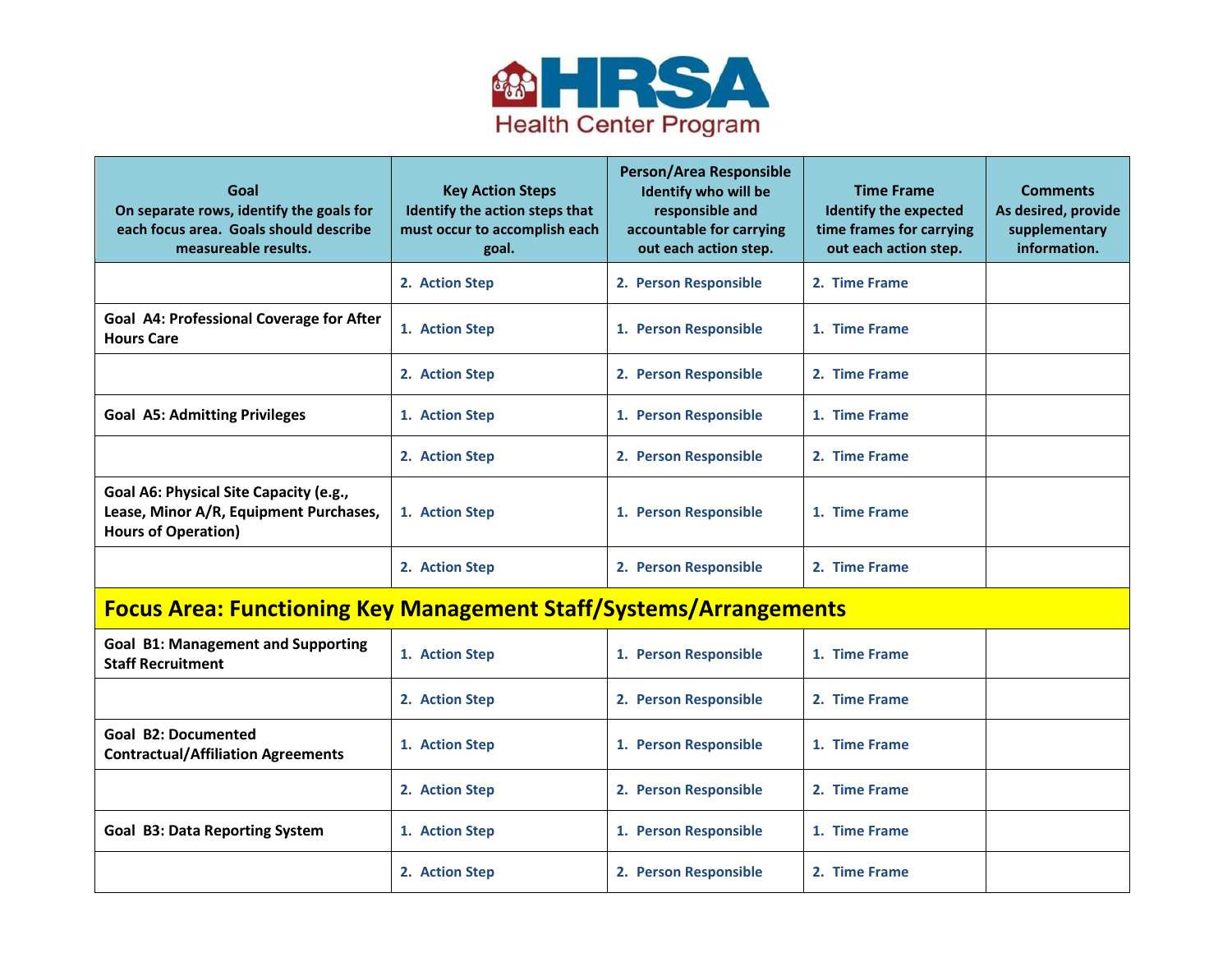

| Goal<br>On separate rows, identify the goals for<br>each focus area. Goals should describe<br>measureable results. | <b>Key Action Steps</b><br>Identify the action steps that<br>must occur to accomplish each<br>goal. | Person/Area Responsible<br><b>Identify who will be</b><br>responsible and<br>accountable for carrying<br>out each action step. | <b>Time Frame</b><br><b>Identify the expected</b><br>time frames for carrying<br>out each action step. | <b>Comments</b><br>As desired, provide<br>supplementary<br>information. |  |
|--------------------------------------------------------------------------------------------------------------------|-----------------------------------------------------------------------------------------------------|--------------------------------------------------------------------------------------------------------------------------------|--------------------------------------------------------------------------------------------------------|-------------------------------------------------------------------------|--|
| <b>Goal B4: Financial Management and</b><br><b>Accounting Systems</b>                                              | 1. Action Step                                                                                      | 1. Person Responsible                                                                                                          | 1. Time Frame                                                                                          |                                                                         |  |
|                                                                                                                    | 2. Action Step                                                                                      | 2. Person Responsible                                                                                                          | 2. Time Frame                                                                                          |                                                                         |  |
| <b>Focus Area: Implementation of Sliding Fee Discount Program</b>                                                  |                                                                                                     |                                                                                                                                |                                                                                                        |                                                                         |  |
| <b>Goal C1: Development of Sliding Fee</b><br><b>Discount Program and Policy</b>                                   | 1. Action Step                                                                                      | 1. Person Responsible                                                                                                          | 1. Time Frame                                                                                          |                                                                         |  |
|                                                                                                                    | 2. Action Step                                                                                      | 2. Person Responsible                                                                                                          | 2. Time Frame                                                                                          |                                                                         |  |
| <b>Goal C2: Billing and Collections System</b>                                                                     | 1. Action Step                                                                                      | 1. Person Responsible                                                                                                          | 1. Time Frame                                                                                          |                                                                         |  |
|                                                                                                                    | 2. Action Step                                                                                      | 2. Person Responsible                                                                                                          | 2. Time Frame                                                                                          |                                                                         |  |
| Goal C3: Implementation of a Compliant<br><b>Sliding Fee Scale</b>                                                 | 1. Action Step                                                                                      | 1. Person Responsible                                                                                                          | 1. Time Frame                                                                                          |                                                                         |  |
|                                                                                                                    | 2. Action Step                                                                                      | 2. Person Responsible                                                                                                          | 2. Time Frame                                                                                          |                                                                         |  |
| <b>Focus Area: Quality Improvement/Quality Assurance (QI/QA) Program</b>                                           |                                                                                                     |                                                                                                                                |                                                                                                        |                                                                         |  |
| <b>Goal D1: Leadership and Accountability</b>                                                                      | 1. Action Step                                                                                      | 1. Person Responsible                                                                                                          | 1. Time Frame                                                                                          |                                                                         |  |
|                                                                                                                    | 2. Action Step                                                                                      | 2. Person Responsible                                                                                                          | 2. Time Frame                                                                                          |                                                                         |  |
| Goal D2: QI/QA Plan and Process to<br><b>Evaluate Performance</b>                                                  | 1. Action Step                                                                                      | 1. Person Responsible                                                                                                          | 1. Time Frame                                                                                          |                                                                         |  |
|                                                                                                                    | 2. Action Step                                                                                      | 2. Person Responsible                                                                                                          | 2. Time Frame                                                                                          |                                                                         |  |
| Goal D3: Integration of Proposed Site(s)<br>into the QI/QA Program                                                 | 1. Action Step                                                                                      | 1. Person Responsible                                                                                                          | 1. Time Frame                                                                                          |                                                                         |  |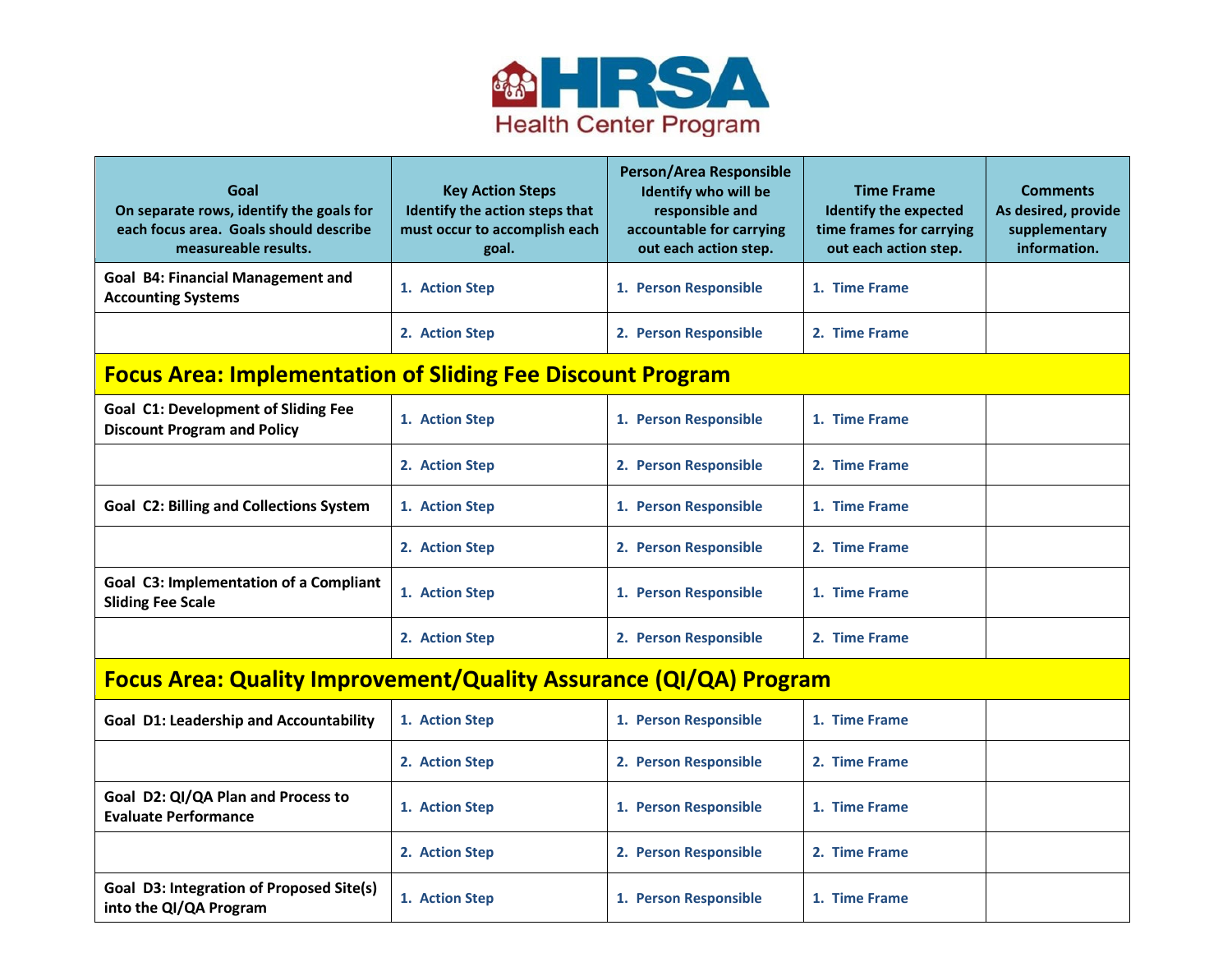

| Goal<br>On separate rows, identify the goals for<br>each focus area. Goals should describe<br>measureable results.                                                              | <b>Key Action Steps</b><br>Identify the action steps that<br>must occur to accomplish each<br>goal. | Person/Area Responsible<br>Identify who will be<br>responsible and<br>accountable for carrying<br>out each action step. | <b>Time Frame</b><br><b>Identify the expected</b><br>time frames for carrying<br>out each action step. | <b>Comments</b><br>As desired, provide<br>supplementary<br>information. |  |
|---------------------------------------------------------------------------------------------------------------------------------------------------------------------------------|-----------------------------------------------------------------------------------------------------|-------------------------------------------------------------------------------------------------------------------------|--------------------------------------------------------------------------------------------------------|-------------------------------------------------------------------------|--|
|                                                                                                                                                                                 | 2. Action Step                                                                                      | 2. Person Responsible                                                                                                   | 2. Time Frame                                                                                          |                                                                         |  |
| <b>Focus Area: Governing Board</b>                                                                                                                                              |                                                                                                     |                                                                                                                         |                                                                                                        |                                                                         |  |
| <b>Goal E1: Recruitment of Members to</b><br><b>Ensure Compliance with Board</b><br><b>Composition Requirements (i.e.,</b><br>representation from the proposed<br>service area) | 1. Action Step                                                                                      | 1. Person Responsible                                                                                                   | 1. Time Frame                                                                                          |                                                                         |  |
|                                                                                                                                                                                 | 2. Action Step                                                                                      | 2. Person Responsible                                                                                                   | 2. Time Frame                                                                                          |                                                                         |  |
| <b>Goal E2: Conflict of Interest</b><br><b>Requirements</b>                                                                                                                     | 1. Action Step                                                                                      | 1. Person Responsible                                                                                                   | 1. Time Frame                                                                                          |                                                                         |  |
|                                                                                                                                                                                 | 2. Action Step                                                                                      | 2. Person Responsible                                                                                                   | 2. Time Frame                                                                                          |                                                                         |  |
| <b>Goal E3: Strategic Planning</b>                                                                                                                                              | 1. Action Step                                                                                      | 1. Person Responsible                                                                                                   | 1. Time Frame                                                                                          |                                                                         |  |
|                                                                                                                                                                                 | 2. Action Step                                                                                      | 2. Person Responsible                                                                                                   | 2. Time Frame                                                                                          |                                                                         |  |
| <b>Goal E4: Board Training and Evaluation</b>                                                                                                                                   | 1. Action Step                                                                                      | 1. Person Responsible                                                                                                   | 1. Time Frame                                                                                          |                                                                         |  |
|                                                                                                                                                                                 | 2. Action Step                                                                                      | 2. Person Responsible                                                                                                   | 2. Time Frame                                                                                          |                                                                         |  |
| <b>Focus Area: Other</b>                                                                                                                                                        |                                                                                                     |                                                                                                                         |                                                                                                        |                                                                         |  |
| Goal F1: Apply for FTCA coverage                                                                                                                                                | 1. Action Step                                                                                      | 1. Person Responsible                                                                                                   | 1. Time Frame                                                                                          |                                                                         |  |
|                                                                                                                                                                                 | 2. Action Step                                                                                      | 2. Person Responsible                                                                                                   | 2. Time Frame                                                                                          |                                                                         |  |
| <b>Goal F2: Submit Medicare FQHC</b><br><b>Enrollment Application</b>                                                                                                           | 1. Action Step                                                                                      | 1. Person Responsible                                                                                                   | 1. Time Frame                                                                                          |                                                                         |  |